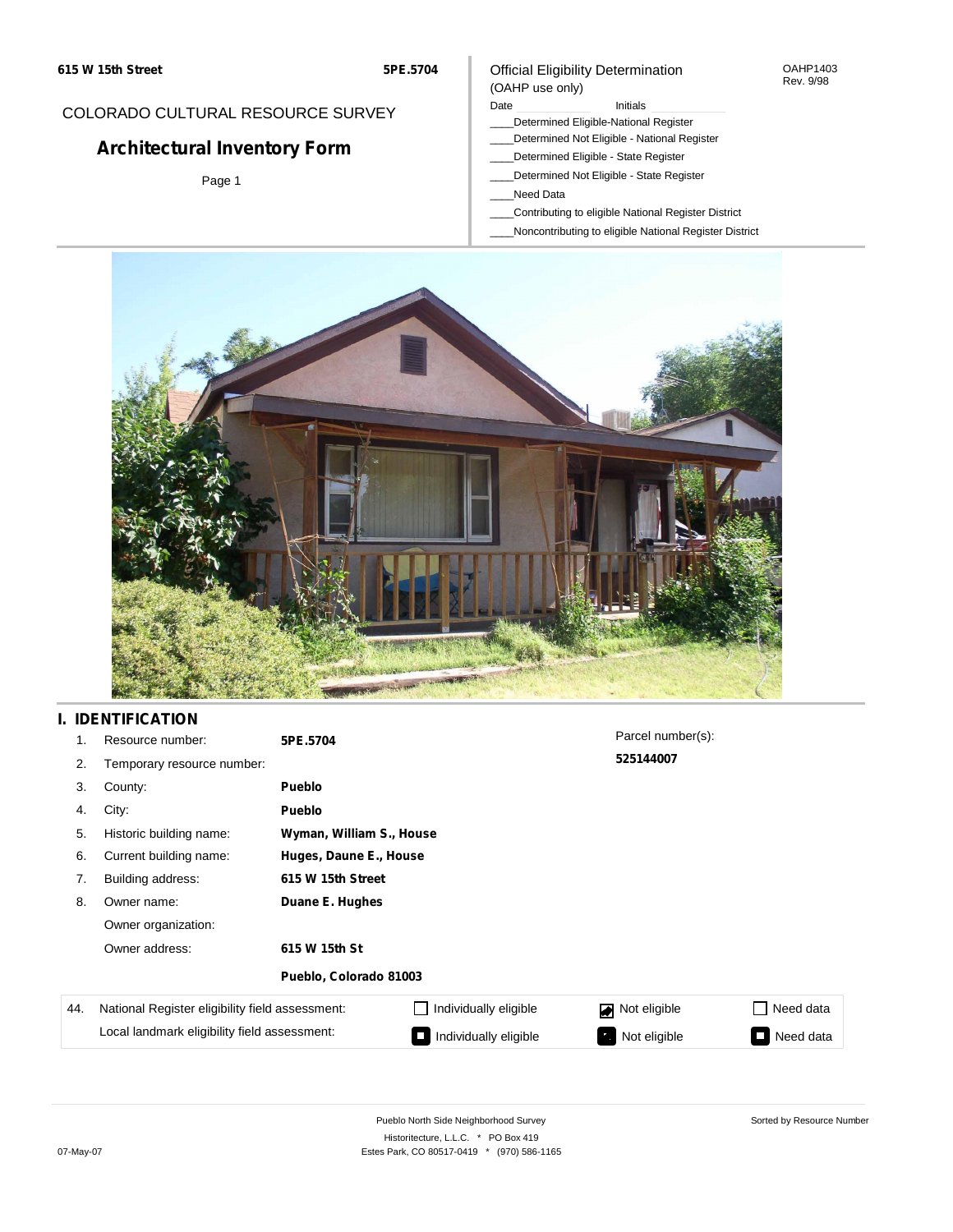Page 2

## **II. GEOGRAPHIC INFORMATION**

| 9.  | P.M.           |    | 6th                 |    |      |        | Township: |                         | <b>20S</b>                            |    |    |           | 65W<br>Range:     |                                                                              |  |
|-----|----------------|----|---------------------|----|------|--------|-----------|-------------------------|---------------------------------------|----|----|-----------|-------------------|------------------------------------------------------------------------------|--|
|     |                | SE | 1/4                 | of | – SW | 1/4    |           | of <b>SW</b>            | 1/4                                   | of | NE | 1/4       | of Section        | 25                                                                           |  |
| 10. |                |    | UTM reference zone: |    |      | 13     |           |                         |                                       |    |    |           |                   |                                                                              |  |
|     | Easting:       |    |                     |    |      | 533682 |           |                         |                                       |    |    | Northing: |                   | 4236844                                                                      |  |
| 11. |                |    | USGS quad name:     |    |      |        |           | <b>Northeast Pueblo</b> |                                       |    |    | Scale:    |                   | 7.5                                                                          |  |
|     | Year:          |    |                     |    |      | 1974)  |           |                         | 1961 (Photorevised 1970 and           |    |    |           |                   |                                                                              |  |
|     | 12. $Lot(s)$ : |    |                     |    |      |        |           |                         |                                       |    |    |           |                   | East 42 feet 10 inches in front by 41 feet 6 inches in rear, Lot 13; Block 3 |  |
|     | Addition:      |    |                     |    |      |        |           |                         | <b>Bartlett &amp; Miller Addition</b> |    |    |           | Year of addition: | 1871                                                                         |  |

13. Boundary description and justification:

The boundary, as described above, contains but does not exceed the land historically associated with this property.

Metes and bounds exist:

 $\Box$ 

## **III. ARCHITECTURAL DESCRIPTION**

| 14. | Building plan (footprint, shape):<br>Other building plan descriptions: | L-Shaped Plan                        |                       |
|-----|------------------------------------------------------------------------|--------------------------------------|-----------------------|
| 15. | Dimensions in feet (length x width):                                   | 1,000 square feet                    |                       |
| 16. | Number of stories:                                                     | 1                                    |                       |
| 17. | Primary external wall material(s):                                     | <b>Stucco</b>                        | Other wall materials: |
|     |                                                                        |                                      |                       |
| 18. | Roof configuration:                                                    | <b>Gabled Roof/Cross Gabled Roof</b> |                       |
|     | Other roof configurations:                                             |                                      |                       |
| 19. | Primary external roof material:                                        | <b>Asphalt Roof/Composition Roof</b> |                       |
|     | Other roof materials:                                                  |                                      |                       |
| 20. | Special features:                                                      | Fence                                |                       |
|     |                                                                        | Porch                                |                       |

#### 21. General architectural description:

Oriented to the south, this house appears to rest on a sandstone foundation. Tan stucco clads the exterior walls. Windows are **generally 1-over-1-light, double-hung sash, with brown-painted wood frames, aluminum-frame storm windows, and brown**painted wood surrounds. Dominating the asymmetrical front (south) façade is a tripartite picture window, consisting of 1-over-1light windows flanking a central fixed frame. A combination of fixed frame and 1-beside-1-light, sliding sash widows enclose the shed-roofed porch filling the inside (southeast-facing) corner. The principal doorway opens in the south elevation of this porch, sheltered beneath another shed-roofed porch spanning the entire façade. This porch has simple, square-cut wood supports and balustrade. Another doorway opens in the east side of the rear (north) elevation. It hosts a 10-light vinyl door with flanking sidelights. Brown, interlocking asphalt shingles cover the cross-gabled roof, and brown-painted fascia and soffit box **the eaves.**

#### 22. Architectural style: **No Style**

Other architectural styles:

Building type:

23. Landscape or special setting features: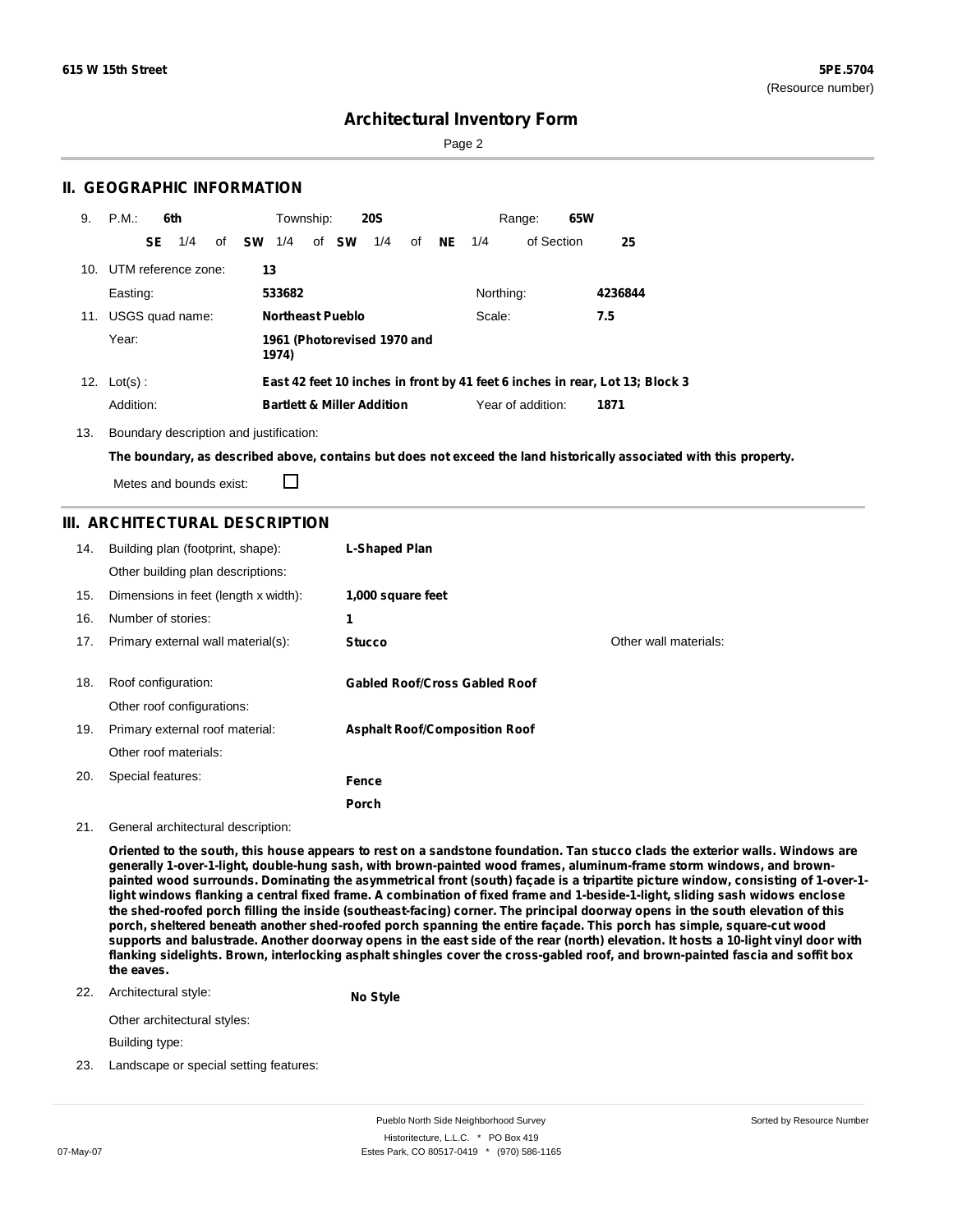Page 3

This property is located on terrain sloping steeply downward from east to west, with an elevation of around 4,700 feet above mean sea level. The neighborhood features modest, one-story houses. Setbacks from West 15th Street are generally the same on this block. This property is situated on the north side of West 15th Street, between 605-607 West 15th Street to the east and 617 West 15th Street to the west. A planted grass yard, with mature landscaping, surrounds the house. Connecting the street to a garage northeast of the house is a concrete driveway. A combination of wood privacy and woven-wire fences enclose the **backyard.**

24. Associated buildings, features or objects:

| 1 : | Tvpe:     | Garage                                                                                                                                                                                                                                                                                                                                                                                                                                                                                                                                                                                                                                                                               |
|-----|-----------|--------------------------------------------------------------------------------------------------------------------------------------------------------------------------------------------------------------------------------------------------------------------------------------------------------------------------------------------------------------------------------------------------------------------------------------------------------------------------------------------------------------------------------------------------------------------------------------------------------------------------------------------------------------------------------------|
|     | Describe: | A single-car garage is located just off the northeast corner of the house. Oriented to the south,<br>the building rests on a concrete slab. Tan-painted sheets of particleboard clad the exterior<br>walls. A steel, overhead-retractable garage door, painted white, dominates the front (south)<br>elevation. Another doorway opens in the south end of the west elevation. It hosts a tan-painted.<br>6-panel metal door. North of it, near the center of the same elevation, is a 1-beside-1-light,<br>sliding sash window, with an aluminum frame. Brown, interlocking asphalt shingles cover the<br>front-gabled roof, and brown-painted wood fascia and soffit box the eaves. |
|     | 2: Type:  | Shed                                                                                                                                                                                                                                                                                                                                                                                                                                                                                                                                                                                                                                                                                 |
|     | Describe: | A standard kit-built shed is located directly north of the garage. Oriented to the west, the<br>structure rests on a concrete slab. The walls consist of white-painted sheet metal. Paired,<br>sliding doors of the same description dominate the front (west) elevation. The front-gabled roof<br>also consists of sheet metal, painted green.                                                                                                                                                                                                                                                                                                                                      |

## **IV. ARCHITECTURAL HISTORY**

| 25. | Date of Construction:  | Estimate:                        | Actual: | 1880                                                                                          |
|-----|------------------------|----------------------------------|---------|-----------------------------------------------------------------------------------------------|
|     | Source of Information: |                                  |         | Pueblo County Office of Tax Assessor. Property information card [internet].                   |
| 26. | Architect:             | unknown                          |         |                                                                                               |
|     | Source of information: |                                  |         |                                                                                               |
| 27. | Builder:               | unknown                          |         |                                                                                               |
|     | Source of information: |                                  |         |                                                                                               |
| 28. | Original Owner:        | William S. Wyman                 |         |                                                                                               |
|     | Source of information: | Co. consulted 1886 through 2003. |         | Pueblo City Directory. Pueblo, Co.; Salt Lake City; Kansas City, Mo.; and others: R.L. Polk & |

29. Construction history:

According to Pueblo County Tax Assessor records, this building was constructed in 1880. An analysis of the style, materials, and historical records corroborates this date. Sanborn maps indicate the structure remained relatively unchanged through 1952. The first modifications, most likely made in the 1950s, were the installation of the picture window and enclosure of the side porch. Sometime after 1980, owners constructed the newer front porch, installed the rear door, and applied stucco over **the original brick veneer.**

30. Location: **original** Date of move(s):

### **V. HISTORICAL ASSOCIATIONS**

| 31. Original use(s): | <b>Single Dwelling</b> |
|----------------------|------------------------|
| Intermediate use(s): | <b>Single Dwelling</b> |
| 33. Current use(s):  | <b>Single Dwelling</b> |
|                      |                        |

- **Residence** Site type(s): 34.
- 35. Historical background:

The first owner and resident of this house, constructed in 1880, was William S. Wyman, restaurateur and owner of John's Chop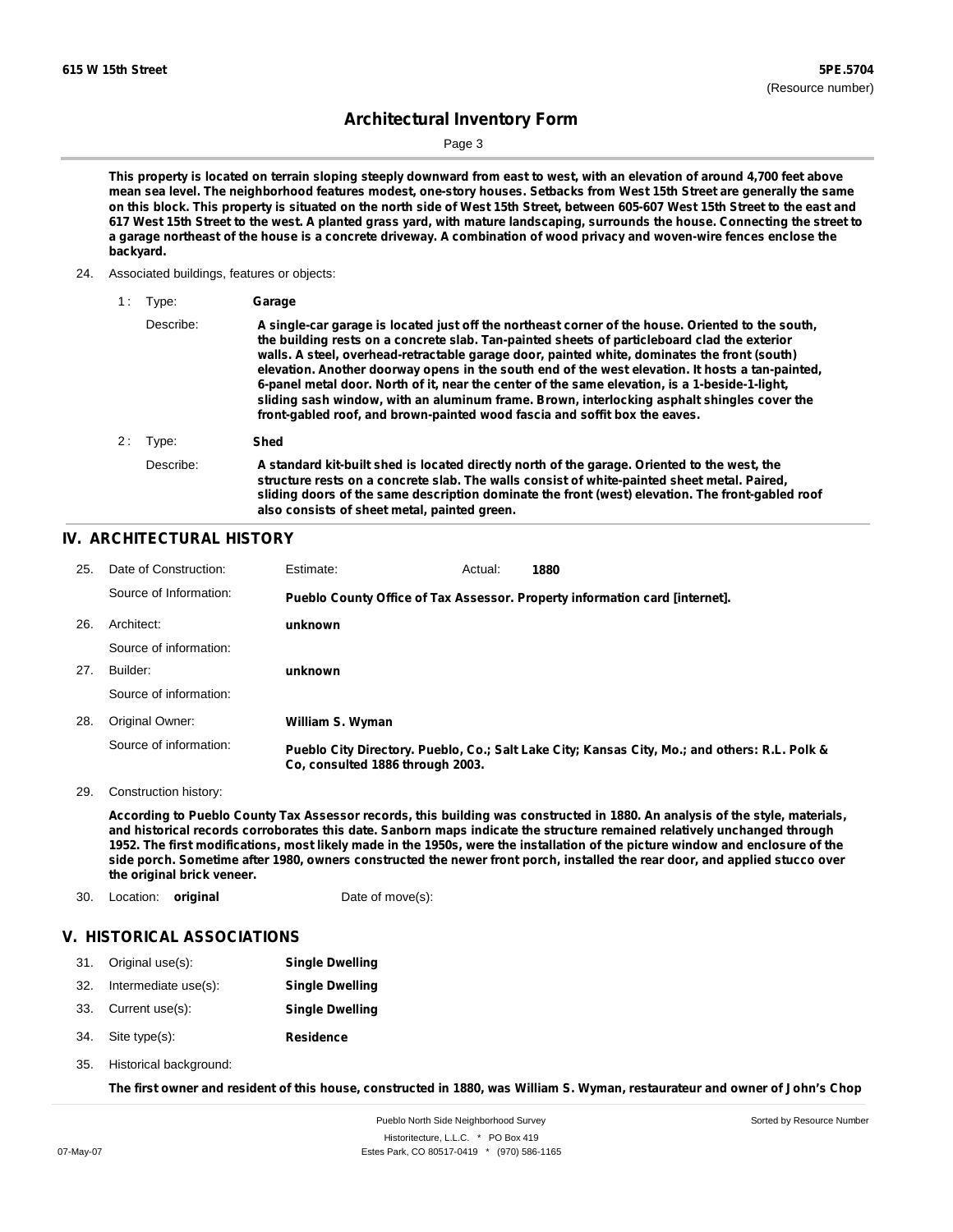Page 4

House. His descendants would remain at this address for over 70 years. With his wife, Mattie A. Wyman, William had a daughter, Elizabeth Wyman (Mrs. Ralph E. Long), and two sons, Robert Wayne Wyman and Frank O. Wyman. William Wyman died prior to 1900, and his widow remained here until her own death, in this house, in September 1932. Robert Wyman resided here through at least 1909. He was clerk for the Colorado Supply Company, but spent most of his life working for CF&I Steel. Frank Wyman lived at this address his entire life. He worked briefly at CF&I before becoming a rancher. He was later a night watchman for the Crews Beggs Dry Goods Company. Frank Wyman never married or had children. He died in February 1957.

John Alvarado purchased this property around 1960 and resided here. Louisito R. Trujillo acquired the house and lot in 1974, selling them to Juan and Hope C. Lee in 1983. Juan Lee eventually sold the property to Jose Rumaldo and Rachel Romo a decade later. Duane E. Hughes, the current owner and resident, acquired the house and lot from Arthur L. and Sandra M. **Booker in 2004.**

36. Sources of information:

**Pueblo County Office of Tax Assessor. Property information card [internet].**

**Pueblo City Directory. Pueblo, Co.; Salt Lake City; Kansas City, Mo.; and others: R.L. Polk & Co, consulted 1886 through 2003.**

**Sanborn Fire Insurance Maps (for Pueblo, Colorado). New York: Sanborn Map and Publishing Co., 1883, 1886, 1889, 1893, 1904-05, 1904-51, and 1904-52.**

**"Mattie A. Wyman" [obituary]. Pueblo Chieftain, 13 September 1932, p. 12.**

**"Wyman (Robert Wayne)" [obituary]. Pueblo Chieftain, 5 October 1972, p. 10B.**

**"Wyman (Frank O.)" [obituary]. Pueblo Chieftain, 13 February 1957, p. 9.**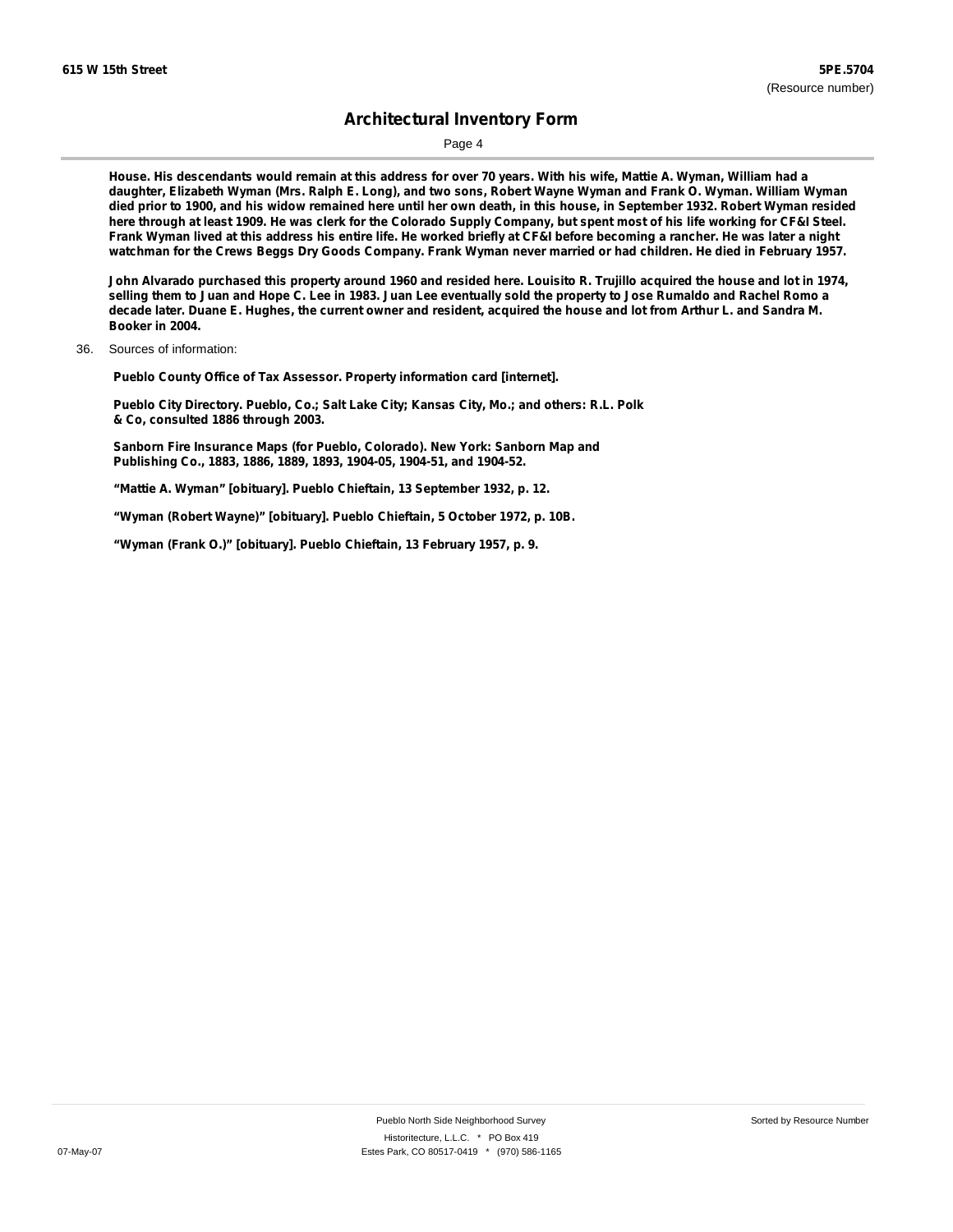Sorted by Resource Number

# **Architectural Inventory Form**

Page 5

|                                               | <b>VI. SIGNIFICANCE</b>                                                                                                                                                           |  |  |  |  |  |  |  |
|-----------------------------------------------|-----------------------------------------------------------------------------------------------------------------------------------------------------------------------------------|--|--|--|--|--|--|--|
| 37.                                           | Local landmark designation:<br>Yes $\Box$<br>No.<br>$\mathbf{F}_{\mathbf{r}}$                                                                                                     |  |  |  |  |  |  |  |
|                                               | Designation authority:                                                                                                                                                            |  |  |  |  |  |  |  |
|                                               | Date of designation:                                                                                                                                                              |  |  |  |  |  |  |  |
| 38.<br>Applicable National Register criteria: |                                                                                                                                                                                   |  |  |  |  |  |  |  |
|                                               | A. Associated with events that have made a significant contribution to the broad pattern of our history.                                                                          |  |  |  |  |  |  |  |
|                                               | B. Associated with the lives of persons significant in our past.<br>$\blacksquare$                                                                                                |  |  |  |  |  |  |  |
|                                               | C. Embodies the distinctive characteristics of a type, period, or method of construction, or represents the work<br>П                                                             |  |  |  |  |  |  |  |
|                                               | of a master, or that possess high artistic values, or represents a significant and distinguished entity whose<br>components may lack individual distinction.                      |  |  |  |  |  |  |  |
|                                               | D. Has yielded, or may be likely to yield, information important in history or prehistory.                                                                                        |  |  |  |  |  |  |  |
|                                               | Qualifies under Criteria Considerations A through G (see manual).<br>$\sim$                                                                                                       |  |  |  |  |  |  |  |
|                                               | Does not meet any of the above National Register criteria.<br>₩                                                                                                                   |  |  |  |  |  |  |  |
|                                               | <b>Pueblo Standards for Designation:</b>                                                                                                                                          |  |  |  |  |  |  |  |
|                                               | 1a. History                                                                                                                                                                       |  |  |  |  |  |  |  |
|                                               | $\overline{\mathbf{r}}_1$<br>Have direct association with the historical development of the city, state, or nation; or                                                            |  |  |  |  |  |  |  |
|                                               | <u>1b. History</u>                                                                                                                                                                |  |  |  |  |  |  |  |
|                                               | Be the site of a significant historic event; or<br>$\overline{\phantom{a}}$                                                                                                       |  |  |  |  |  |  |  |
|                                               | 1c. History                                                                                                                                                                       |  |  |  |  |  |  |  |
|                                               | Have direct and substantial association with a person or group of persons who had influence on society.<br>$\overline{\phantom{a}}$                                               |  |  |  |  |  |  |  |
|                                               | 2a. Architecture<br>Embody distinguishing characteristics of an architectural style or type; or                                                                                   |  |  |  |  |  |  |  |
|                                               | $\Box$                                                                                                                                                                            |  |  |  |  |  |  |  |
|                                               | 2b. Architecture<br>Be a significant example of the work of a recognized architect or master builder, or<br>$\Box$                                                                |  |  |  |  |  |  |  |
|                                               | 2c. Architecture                                                                                                                                                                  |  |  |  |  |  |  |  |
|                                               | Contain elements of architectural design, engineering, materials, craftsmanship, or artistic merit which represent a<br>$\Box$<br>significant or influential innovation;          |  |  |  |  |  |  |  |
|                                               | 2d. Architecture                                                                                                                                                                  |  |  |  |  |  |  |  |
|                                               | Portray the environment of a group of people or physical development of an area of the city in an era of history<br>$\Box$<br>characterized by a distinctive architectural style. |  |  |  |  |  |  |  |
|                                               | 3a. Geography                                                                                                                                                                     |  |  |  |  |  |  |  |
|                                               | Have a prominent location or be an established, familiar, and orienting visual feature of the contemporary city, or                                                               |  |  |  |  |  |  |  |
|                                               | 3b. Geography                                                                                                                                                                     |  |  |  |  |  |  |  |
|                                               | Promote understanding and appreciation of Pueblo's environment by means of distinctive physical characteristics<br>or rarity; or                                                  |  |  |  |  |  |  |  |
|                                               | 3c. Geography                                                                                                                                                                     |  |  |  |  |  |  |  |
|                                               | Make a special contribution to Pueblo's distinctive character.<br>$\overline{\phantom{a}}$                                                                                        |  |  |  |  |  |  |  |
|                                               | <b>Not Applicable</b><br>Does not meet any of the above Pueblo landmark criteria.                                                                                                 |  |  |  |  |  |  |  |
|                                               | $\overline{\phantom{a}}$                                                                                                                                                          |  |  |  |  |  |  |  |
| 39.                                           | Area(s) of Significance:<br><b>Not Applicable</b>                                                                                                                                 |  |  |  |  |  |  |  |
| 40.                                           | Period of Significance:<br>n/a                                                                                                                                                    |  |  |  |  |  |  |  |
| 41.                                           | Level of significance:<br>National:<br>State<br>Local<br>$\Box$<br>$\sim$                                                                                                         |  |  |  |  |  |  |  |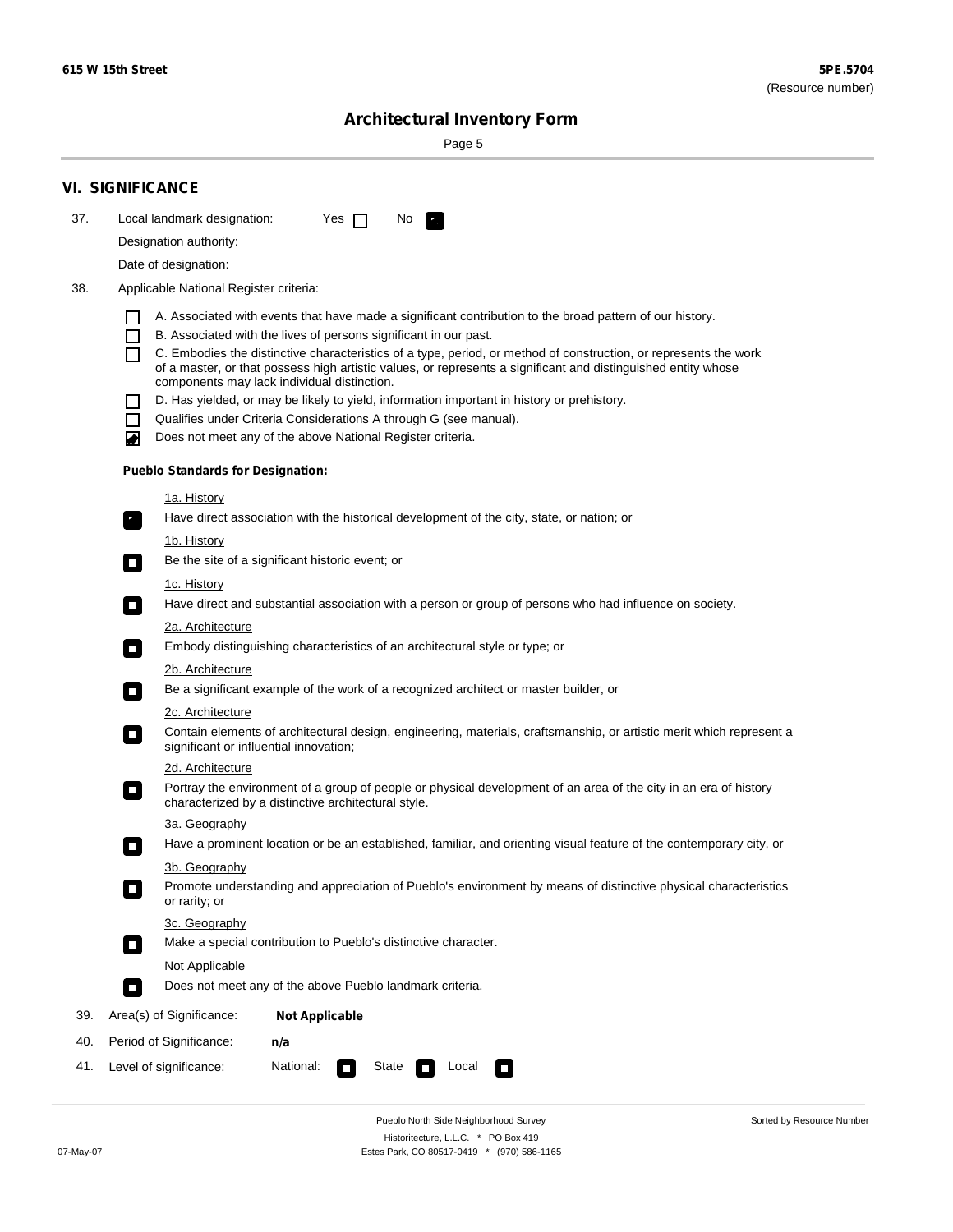Page 6

#### 42. Statement of significance:

This property is historically significant under Pueblo Local Landmark criterion 1A for its association with the development of Pueblo's North Side Neighborhood, particularly as one of the earliest dwellings constructed here and as home to one of the many entrepreneurial families that would settled here throughout the next century. However, the levels of architectural and historical significance, combined with physical integrity, are not to the extent that this property would qualify for individual listing in the National Register of Historic Places, the Colorado State Register of Historic Properties, or as a City of Pueblo **Landmark. It is, nonetheless, a contributing resource within any potential historic district.**

43. Assessment of historic physical integrity related to significance:

Constructed around 1880, this house exhibits a moderate level of physical integrity relative to the seven aspects of integrity as defined by the National Park Service and the Colorado Historical Society: location, setting, design, materials, workmanship, feeling, and association. While modifications made after the period of significance have removed or concealed **some character-defining features, the building largely retains its original form.**

### **VII. NATIONAL REGISTER ELIGIBILITY ASSESSMENT**

| 44. |                                                                                                                                                                                                                                                                                                                                                       | National Register eligibility field assessment: |                          |  | $\Box$ Individually eligible |  | Not eligible | $\Box$ Need data |
|-----|-------------------------------------------------------------------------------------------------------------------------------------------------------------------------------------------------------------------------------------------------------------------------------------------------------------------------------------------------------|-------------------------------------------------|--------------------------|--|------------------------------|--|--------------|------------------|
|     |                                                                                                                                                                                                                                                                                                                                                       | Local landmark eligibility field assessment:    |                          |  | $\Box$ Individually eligible |  | Not eligible | Need data        |
| 45. | Is there National Register district potential?                                                                                                                                                                                                                                                                                                        |                                                 | No $\blacksquare$<br>Yes |  |                              |  |              |                  |
|     | Discuss:<br>Pueblo's North Side Neighborhood represents the evolution of the city's professional middle and upper<br>classes. Its diversity of architectural styles and forms directly represents the city's changing economic and<br>cultural climates. As well, the neighborhood is distinctive because it appears to have evolved independently of |                                                 |                          |  |                              |  |              |                  |

Yes Yes No

N/A N/A

**the area's dominant industry, steel manufacturing.**

If there is National Register district potential, is this building contributing:

46. If the building is in existing National Register district, is it contributing:

### **VIII. RECORDING INFORMATION**

| 47. | Photograph numbers): | <b>CD-ROM Photo Disc: North Side Photos</b><br>File Name(s): 15thstw615                                                |
|-----|----------------------|------------------------------------------------------------------------------------------------------------------------|
|     | Negatives filed at:  | <b>Special Collections</b><br>Robert Hoag Rawlings Public Library<br>100 East Abriendo Avenue<br>Pueblo, CO 81004-4290 |
| 48. | Report title:        | <b>Pueblo North Side Neighborhood Survey</b>                                                                           |
| 49. | $Date(s)$ :          | 01/19/05                                                                                                               |
| 50. | Recorder(s):         | <b>Adam Thomas</b>                                                                                                     |
| 51. | Organization:        | Historitecture, L.L.C.                                                                                                 |
| 52. | Address:             | <b>PO Box 419</b>                                                                                                      |
|     |                      | Estes Park, CO 80517-0419                                                                                              |
| 53. | Phone number(s):     | (970) 586-1165                                                                                                         |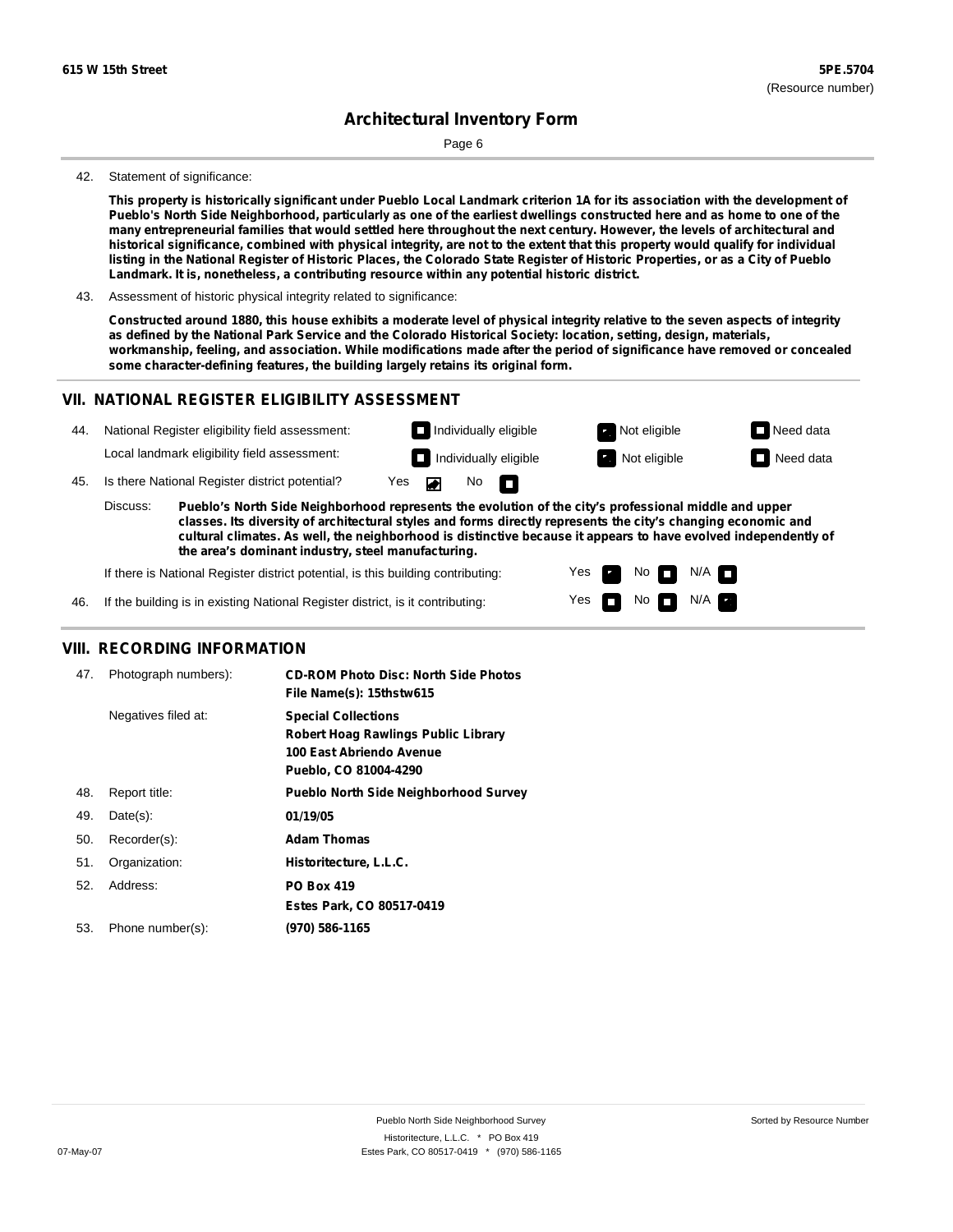Page 7